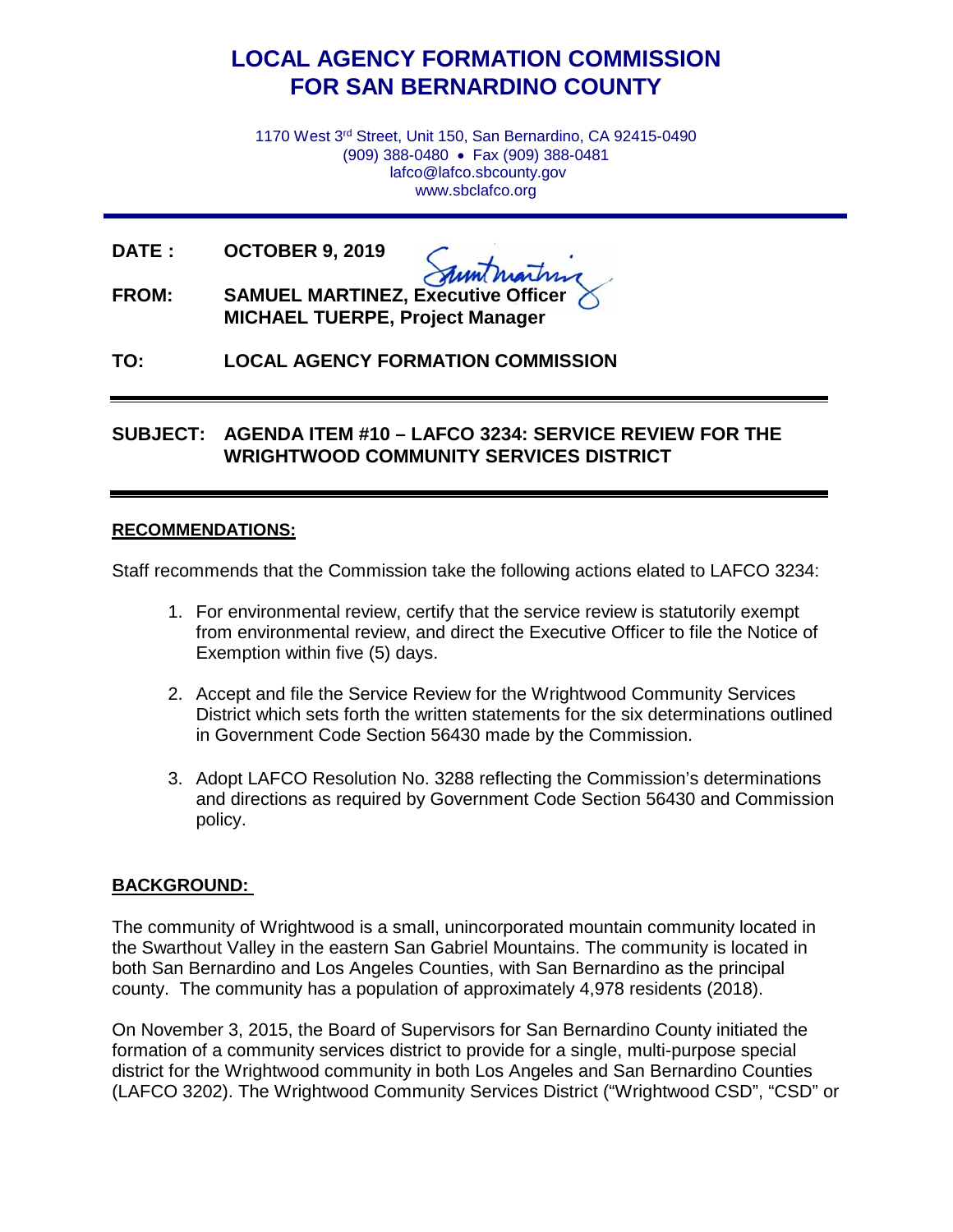"District") formation was approved by LAFCO on July 11, 2016 with the following functions and services as active powers: street lighting, parks and recreation, sold waste and recycling, and planning and engineering for wastewater service. Subsequently, the CSD formation was approved by Wrightwood voters on March 7, 2017 with an effective date of July 1, 2017. A map of the Wrightwood CSD and its coterminous sphere of influence (within San Bernardino County) is shown below:



#### Sphere Establishment within San Bernardino County

In the past, the Commission has generally established a sphere of influence for a newly formed agency within one year of its formation pursuant to the statutory direction identified in Government Code Section 56426.5(b). However, Section 56430(e) requires that the Commission, in conjunction with establishing a sphere of influence, also conduct a service review.

Since its formation, the Wrightwood CSD has been addressing fiscal related issues. In order to have a better understanding of the District's finances, the Commission, in April 2018, directed LAFCO staff to defer the service review

#### **Purpose of a Service Review**

A service review is a comprehensive review to inform LAFCO, local agencies, and the community about the provision of municipal services. Service reviews attempt to describe and analyze information about service providers and to identify opportunities for increased effectiveness and efficiencies of service delivery. The service review can work in conjunction with a sphere of influence determination and may also guide (not require) LAFCO to take other actions under its authority. LAFCO, local agencies and the community may then use the service review to consider potential proposals to LAFCO (i.e. annexations, consolidations).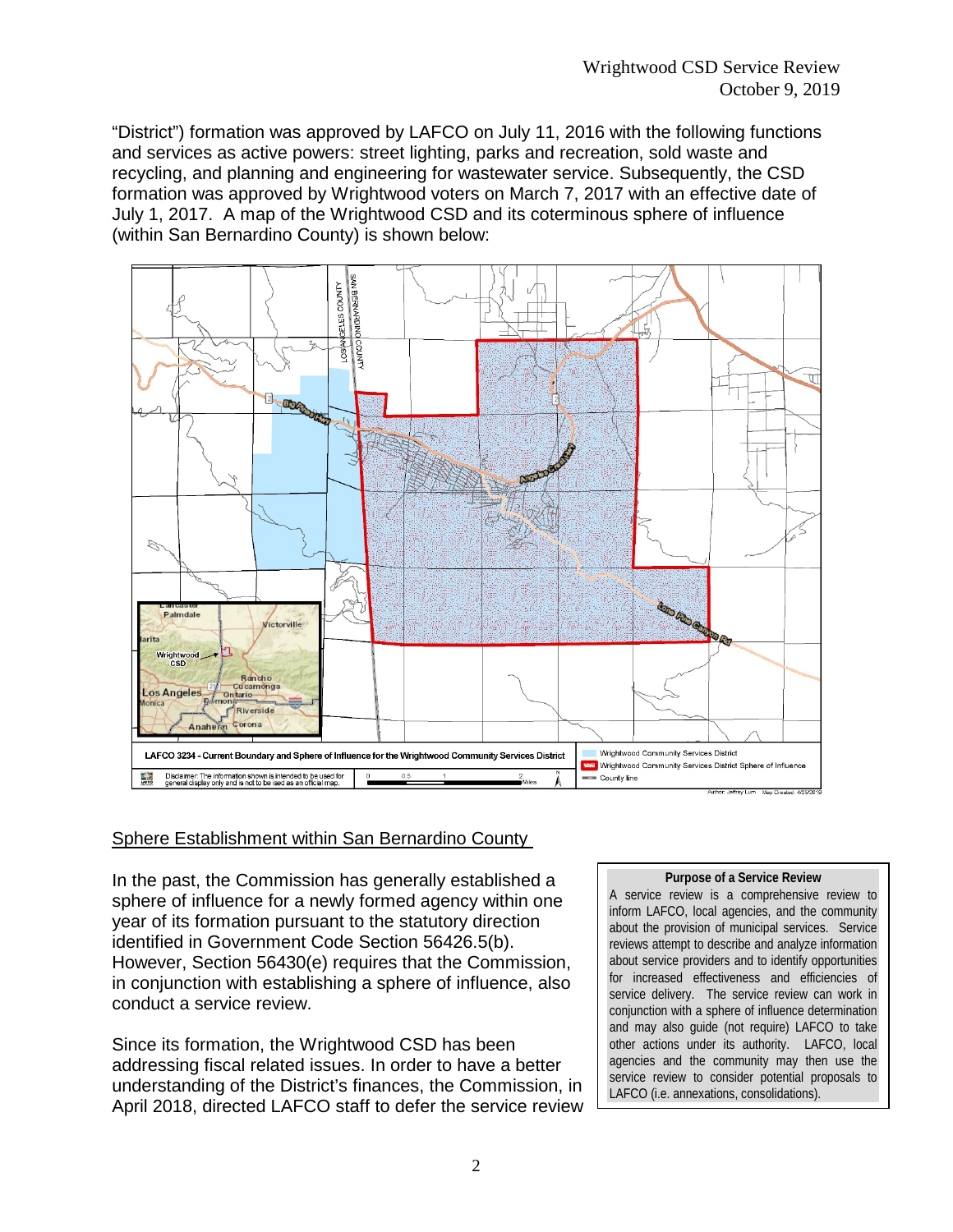until July 2019. In July 2018, the Commission moved forward with the establishment of a sphere for the District in advance of the service review, approving LAFCO 3227 which established a coterminous sphere of influence with the District's boundaries *(San Bernardino County portion of the District only)*. A copy of the LAFCO 3227 staff report is included as Attachment 2.

#### Los Angeles LAFCO

As referenced above, the Wrightwood CSD includes lands within both San Bernardino and Los Angeles Counties. San Bernardino is the "principal county". This determination is made based upon the County which contains the "greater portion of the entire assessed value" of taxable properties within the area.

In November 2011, San Bernardino LAFCO and Los Angeles LAFCO entered into a Memorandum of Understanding for exchange of principal county status for sphere of influence matters that cross county boundaries to the county where the sphere of influence territory is located. Los Angeles LAFCO expressed its intention to utilize the provisions of this MOU to address the proposed establishment of the Wrightwood CSD sphere in Los Angeles County following San Bernardino LAFCO's completion of this service review.

Because most of the service review-related data for Wrightwood is difficult to separate out for the San Bernardino and Los Angeles County portions of the community, it was agreed that San Bernardino LAFCO would play the lead role in completing the service review for the entire Wrightwood community. Accordingly, this service review has been drafted in close coordination with Los Angeles LAFCO staff, and their input and review have been important to its completion.

### **LOCATION:**

The community of Wrightwood is generally located east and west of the Los Angeles/San Bernardino County line. The territory is generally east of Big Pines, south of the Phelan Pinon Hills community, and west and north of parcel lines. Highway 2 traverses the community in a general east/west direction.

The Wrightwood CSD comprises a total of approximately 16.98 square miles (10,866 acres). Of this, the San Bernardino County portion includes 13.75 square miles (8,802 acres), and the Los Angeles County portion includes 3.23 square miles (2,064 acres).

### **SERVICE REVIEW DETERMINATIONS:**

Government Code Section 56430 requires that the Commission evaluate six determinations when conducting a service review and provide a written statement for each. The following provides an analysis of each of the six determinations.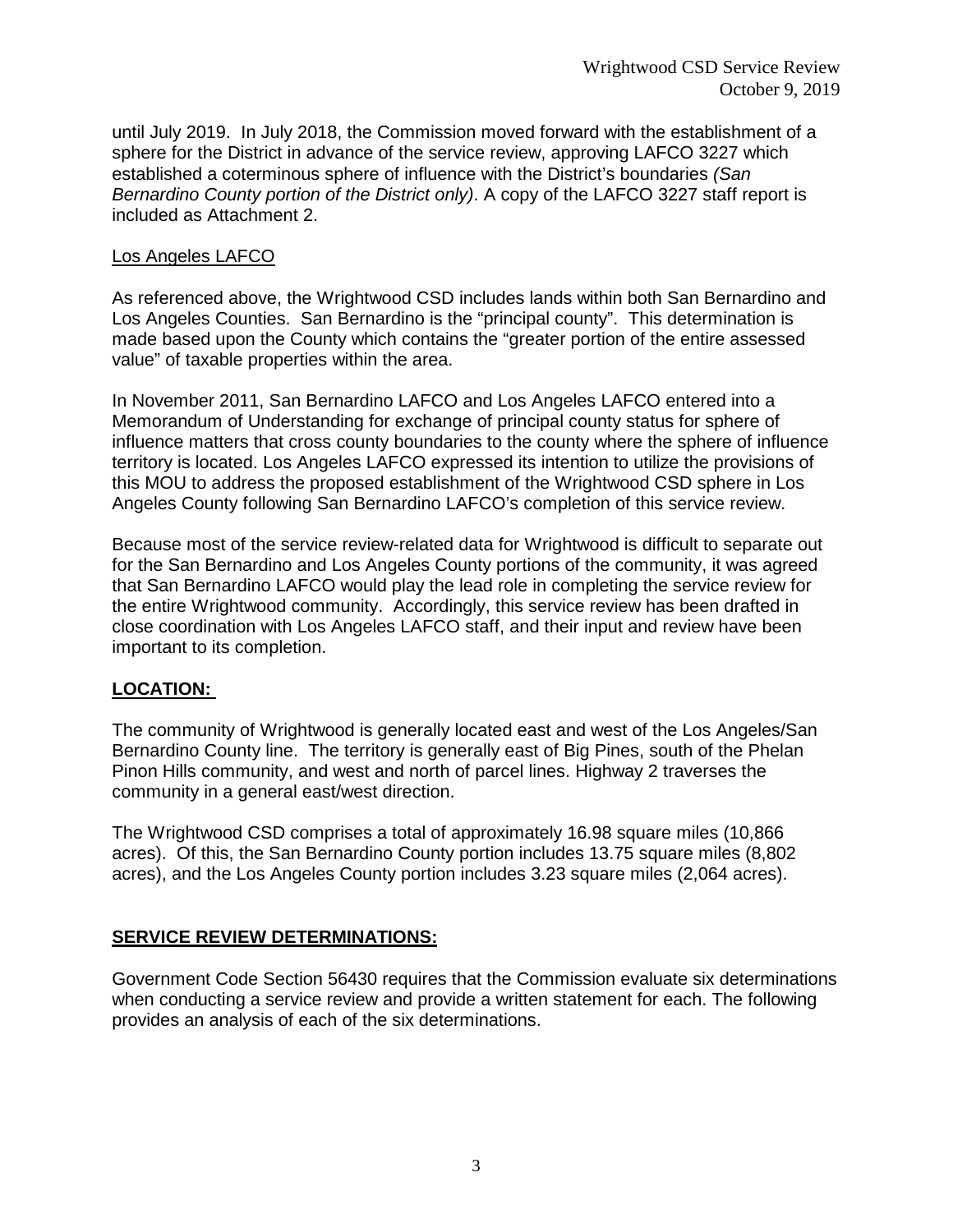#### **Determination I. Growth and Population Projections for the Affected Area**

Wrightwood is a small, isolated community essentially nestled in a valley surrounded by forest lands. The total land area of the Wrightwood CSD comprises approximately 17 square miles (10,886 acres).

Within the San Bernardino County portion of the community, approximately 70 percent of the land is forest lands, 25 percent residential (both single family and multi-family) and five percent commercial. Land use planning and development entitlements within the San Bernardino County portion of the community are administered through the County of San Bernardino. According to the County's Land Use Service Department, the current General Plan land use designations are: Special Development Residential (SD-RES), Multiple Residential (RM), Single Residential (RS), Single Residential – 10,000 sq. ft. min. (RS-10M), Service Commercial (CS), General Commercial (CG), Neighborhood Commercial (CN), Floodway (FW), and Resource Conservation (RC). No territory is designated for agricultural land use.

Within the Los Angeles County portion of the community, approximately 61 percent of the land is forest lands, 21 percent rural residential, 17 percent rural commercial, and less than 1 percent designated for public use. Land use planning and development entitlements within the Los Angeles County portion of the community are administered through the Los Angeles County Department of Regional Planning. According to the LA County General Plan 2035, the current land use designations are: Rural Commercial (CR), National Forest (OS-NF), Public and Semi-Public (P), Rural Land 10 (RL 10), and Rural Land 20 (RL-20). No territory is designated for agricultural land use.

Population growth over the next five years is expected to be minimal. The CSD's 2018 population is estimated to be 4,978. In 2023, the CSD is projected to have a population of 5,145, an increase of 167 residents (0.66 percent) between 2018 and 2023.[1](#page-3-0)

### *Determination II.*

# **The location and characteristics of any disadvantaged unincorporated communities within or contiguous to the sphere of influence**

No disadvantaged unincorporated communities (per the definition in Government Code Section 56033.5) are located within or contiguous to the Wrightwood CSD sphere of influence. No further analysis is required.

#### **Determination III.**

#### **Present and planned capacity of public facilities, adequacy of public services, and infrastructure needs or deficiencies …**

The Wrightwood CSD currently provides street lighting, park and recreation and solid waste disposal (through a contract with CR&R Waste and Recycling Services. The District has been providing these services for two years with a level determined by its finances. The

 $\overline{a}$ 

<span id="page-3-0"></span><sup>&</sup>lt;sup>1</sup> Source: U.S. Census Bureau and ESRI forecasts.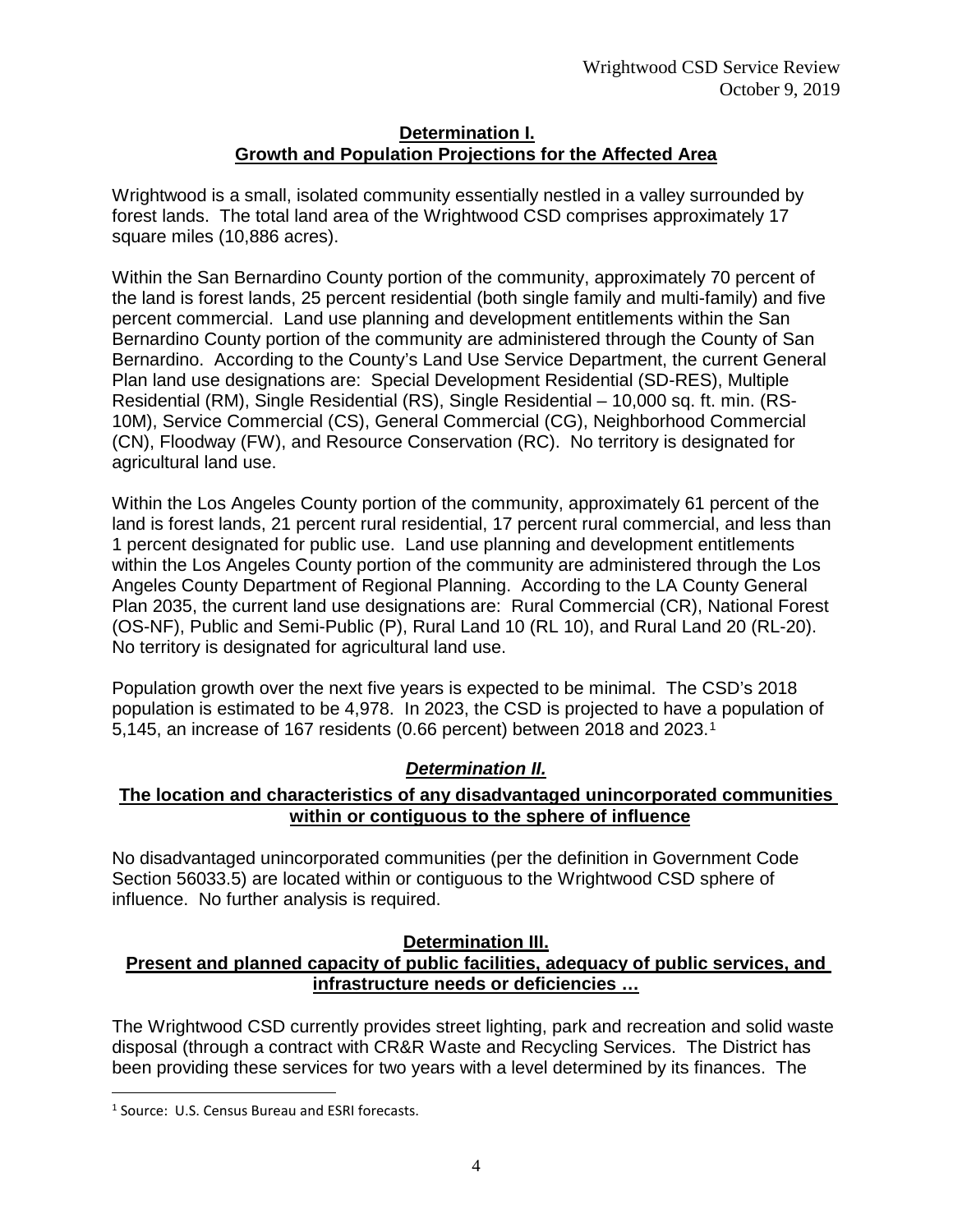District is authorized to provide wastewater services but is limited to planning and engineering services only.

Wrightwood is located at an elevation of approximately 6,000 feet above sea level and has no municipal sewer services. As a result, all development in this area requires Onsite Wastewater Treatment Systems ("OWTS" – septic tanks or package treatment plants). In response to the formation of the Wrightwood CSD in 2016 (LAFCO 3202), the Lahontan Water Board provided information on the community's wastewater issues.<sup>[2](#page-4-0)</sup>

*These are septic tanks for solids removal followed by sub-surface disposal, typically a seepage pit.[3](#page-4-1) The Lahontan Water Board has long desired that some form of common sewerage be implemented in Wrightwood to deal with problems that periodically arise. Options include centralized or de-centralized sewer collection, treatment, disposal, and OWTS maintenance.* 

*OWTS failures have occurred in the older sections of Wrightwood with a high density of small lots. Failures have also occurred in years with elevated precipitation when shallow groundwater rises to the surface. Many underdeveloped lots do not meet the Water Board's minimum lot size for installing an OWTS.*

The requirement for sewering is not locally made – it is a requirement which may be imposed by a regional regulatory agency. The approval of LAFCO 3202 in 2017 authorized the CSD the function of wastewater (limited to planning of a regional sewer entity.) Recently formed in July 2017, the Wrightwood CSD is in its infancy and continues to work through the administrative, budgetary and service challenges common of any newly formed agency.

From LAFCO staff's perspective, for the CSD to take on an additional service at this time, especially one as complex and labor intensive as sewer, would be extremely challenging in the near term. However, the lack of a sanitary sewer system in Wrightwood is a core infrastructure deficiency and should remain a high level community concern.

The CSD is positioned to play a key role in coordinating with the Lahontan Board and representing the Wrightwood community on this issue. LAFCO staff encourages both parties to have ongoing communication and continue to inform the Wrightwood community on important sewer and water quality related issues. Should the CSD, at some point in the future, desire to actively provide wastewater collection and treatment service, it would be required to return to San Bernardino LAFCO for approval under the provisions outlined in Government Code Section 56824.10 et seq.

Additionally, roughly two and half miles to the west of the Wrightwood CSD in Los Angeles County is the Mountain High ski area, which has two wastewater treatment plants. The Lahontan Regional Board identified that an additional opportunity may be for a single

 $\overline{a}$ 

<span id="page-4-0"></span><sup>2</sup> Lahontan Water Board. Jehiel Cass for Mike Plaziak. Letter dated June 30, 2016.

<span id="page-4-1"></span> $3$  A drilled or dug excavation three to six feet in diameter. It is also gravel filled but has a hollow core with a minimum depth below the inlet and receives effluent discharge for dispersal from a septic tank or other OTWS treatment unit.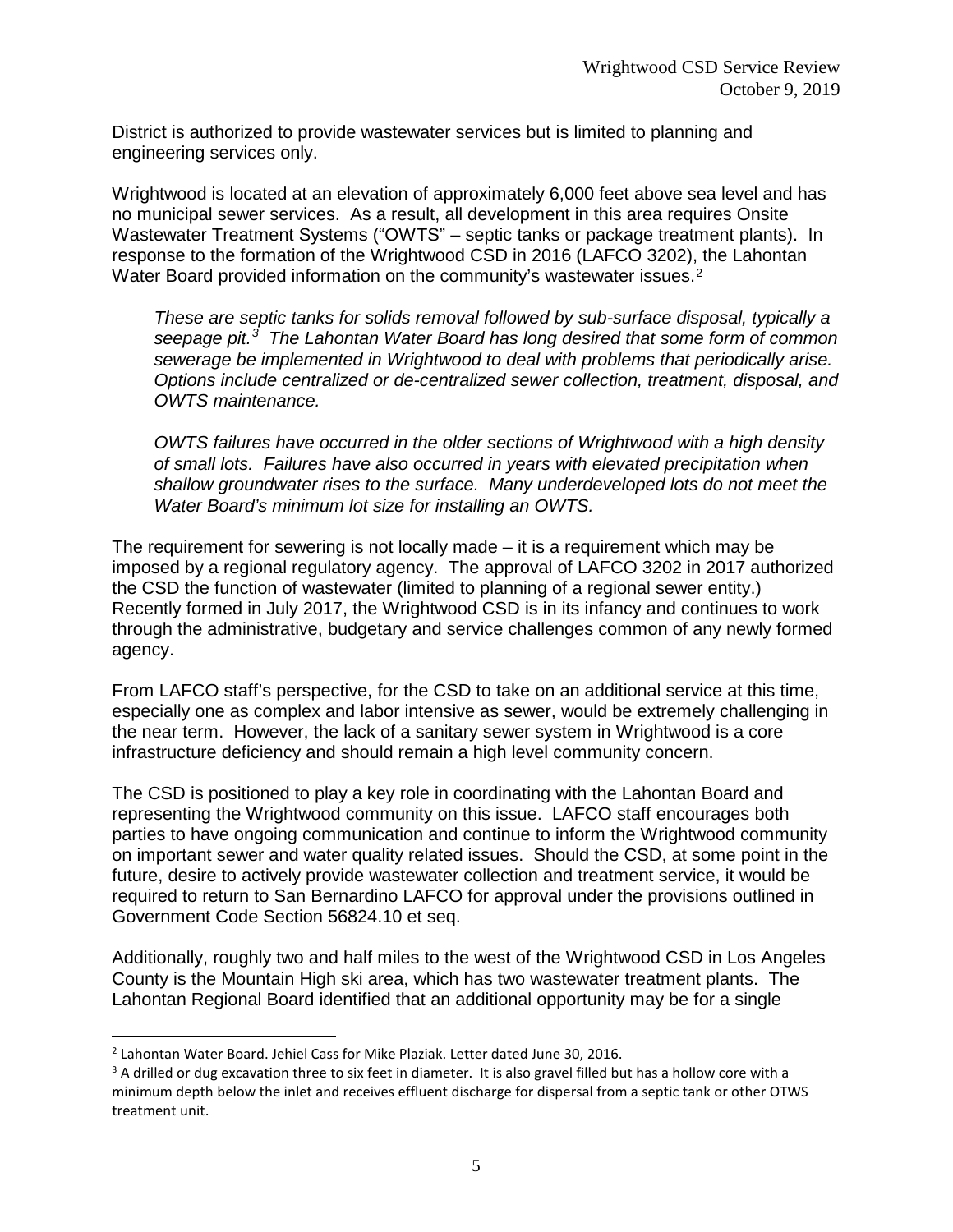system to encompass the Wrightwood community and Mountain High Resort. From LAFCO's staff view, a single sewer collection and treatment system for the entire Wrightwood/Mountain High Resort area has the potential to provide a long-term solution to the large community's sewer needs. The viability of this option should be explored in any sewer planning efforts for this area.

#### *Determination IV.*

#### **Financial ability of agencies to provide services**

The Wrightwood CSD is a nascent agency. Therefore, historical record is not the measure of fiscal health; rather, it is that of its current financial condition. In this case, the agency's financial ability to provide services is measured as of the end of the most recent fiscal year – June 30, 2019. A copy of the audit for FY 2018-19 is included as Attachment #3.

In a one-year comparison:

- Property tax revenues increased 7.0%.
- The increase in revenues resulted in an increase in cash and investments. This, coupled with a decrease in liabilities, results in a better liquidity position.
- Cash and cash equivalents (business-type funds) increased by 55.6%.
- Fund balance for Governmental Activities (parks and streetlights) decreased from \$45,311 to \$28,158.
- Cash and cash equivalents for Enterprise Activities increased from \$136,317 to \$212,066.

This service review does issue a few notes of caution. The most recent audit shows a marked increase in salaries and benefits as well as services and supplies. Should the District grow and these expenditures increase as well, the District should ensure that sufficient, sustainable revenues are able to fund the District's activities.

#### *Determination V.*

### **Status of, and opportunities for, shared facilities**

As noted previously, the Wrightwood community is a small, isolated community surrounded by forest lands. This community's size and location severely limit opportunities for the CSD to share facilities with other agencies.

As mentioned in Determination III, a potential opportunity exists in the future to form a single wastewater collection and treatment system to encompass the Wrightwood and Mountain High communities. This option may involve sharing treatment capacity at the two wastewater treatment plants currently serving the Mountain High ski area. The viability of this option should be explored in any future sewer planning efforts for this area.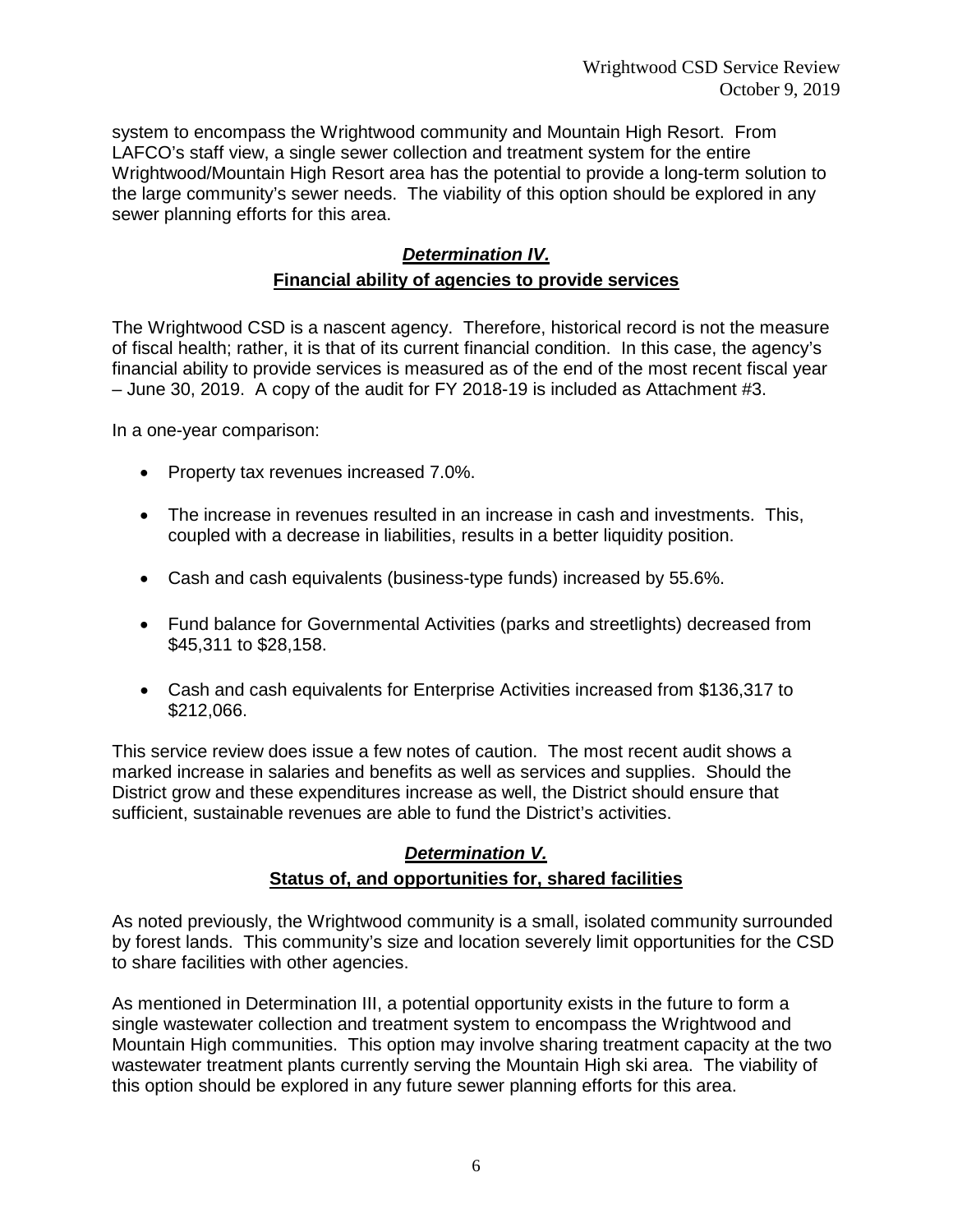### *Determination VI.*

## **Accountability for community service needs, including governmental structure and operational efficiencies**

#### **Accountability for Community Service Needs**

The Wrightwood CSD has a website that includes the names, email addresses and terms of the Board of Directors, a direct, standalone link to meeting agendas on its opening page, brief descriptions of CSD services, a calendar of community events and meetings, and Board adopted ordinances and resolutions. The website is electronically searchable. Meeting agendas are posted on the website at least 72 hours in advance of meetings. Agendas, staff reports, meeting minutes and audio recordings of Board meetings in 2019 are also available.

However, financial information (budgets, audits, and compensation) are not currently posted on the website. This information should be added to the website in the near future to increase agency transparency and accountability.

#### **Governmental Structure and Operational Efficiencies**

The Wrightwood Community Services District is governed by a five-member Board of Directors, elected at-large, by Wrightwood residents. Board members serve four-year, staggered terms. The current Board membership is shown in the table below.

| <b>Wrightwood CSD Board of Directors</b> |                       |                        |
|------------------------------------------|-----------------------|------------------------|
| <b>Board Member</b>                      | <b>Title</b>          | <b>Term Expiration</b> |
| Wes Zuber                                | President             | 2020                   |
| Leo Hordyk                               | <b>Vice-President</b> | 2022                   |
| <b>Chuck Franklin</b>                    | <b>Director</b>       | 2020                   |
| Natalie Lopiccolo                        | <b>Director</b>       | 2020                   |
| Michelle Schneider                       | Director              | 2022                   |

The Board meets the first Tuesday of every month at 6:30 p.m. in the Community Building located at 1275 Highway 2 in Wrightwood. Meeting agendas are posted at least 72 hours prior to the Board meetings in the Community Building, the Old Fire Station, the Hardware Store and on the CSD's website.

Just formed in July 2017, the Wrightwood CSD is in its infancy and continues to work through the administrative, budgetary and service challenges common of any newly formed agency. No additional governmental structure opportunities have been identified.

However, Wrightwood is located at an elevation of approximately 6,000 feet above sea level and has no municipal sewer services. The approval of the LAFCO 3202 in July 2017 authorized the CSD to provide wastewater services but specifically limited that service to planning and engineering services only. Should, in the future, a decision be made by the Lahontan Regional Water Quality Control Board to require municipal level sewer service in Wrightwood, the District is well positioned to play a key role in coordinating with the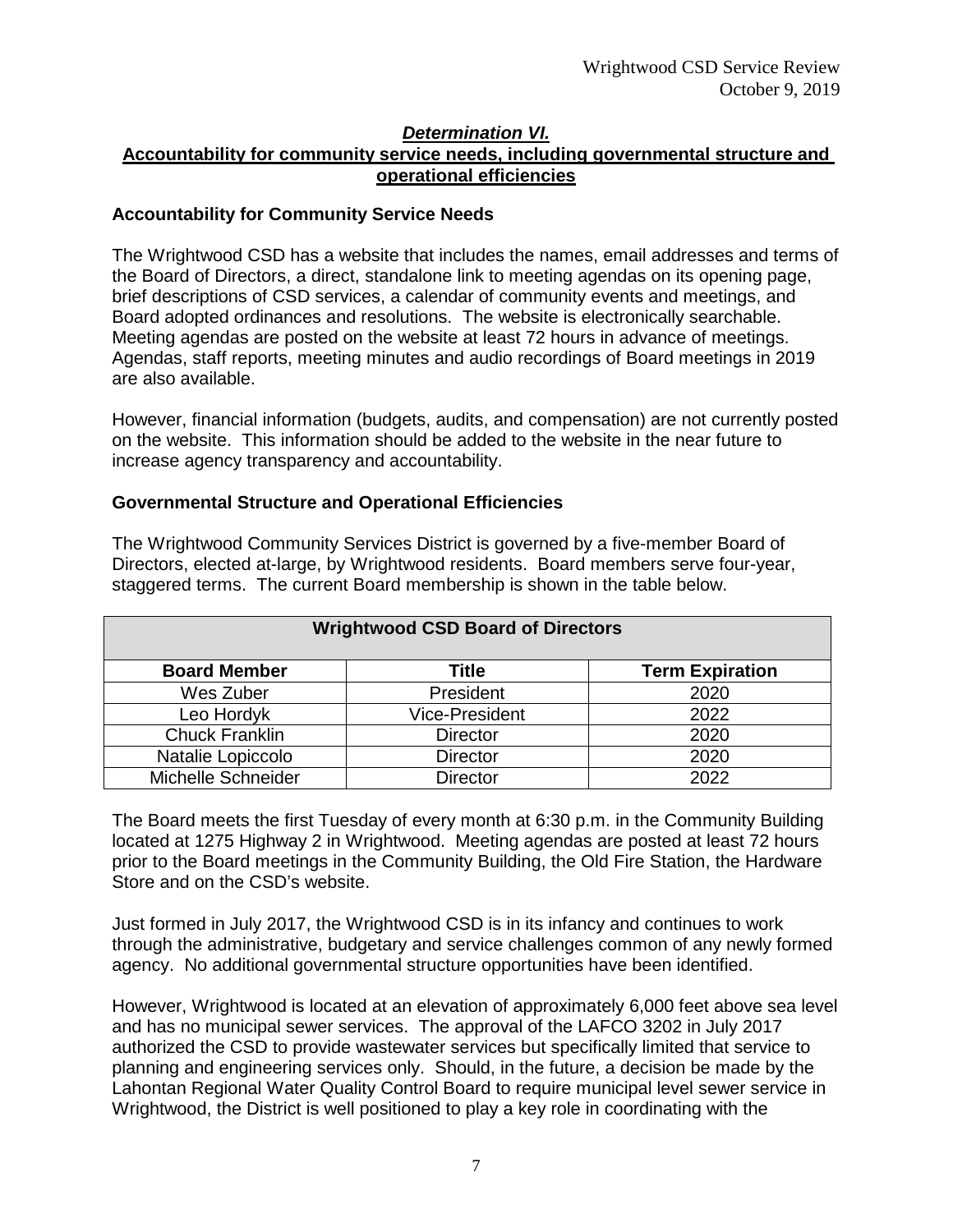Lahontan Board and representing the Wrightwood community on this issue. Should sewer service be required, the District may also be the logical long-term wastewater collection and treatment provider for the community.

### **REVIEW OF CONDITIONS OF APPROVAL FROM CSD FORMATION:**

This service review also provides an opportunity to review key LAFCO conditions of approval applied to the Wrightwood CSD formation (LAFCO 3202):

| <b>Condition (summary)</b>                                                                                                                                                                                                                                                                | <b>Status</b>                                                                                |
|-------------------------------------------------------------------------------------------------------------------------------------------------------------------------------------------------------------------------------------------------------------------------------------------|----------------------------------------------------------------------------------------------|
| LAFCO Resolution 3227, Condition 11 (summary):<br>Requires the Wrightwood CSD, as successor<br>agency, to maintain any funds transferred from<br>County Service Area 56 to the CSD for public use<br>or purpose in separate accounts in accordance with<br>Government Code Section 57462. | All funds from the<br>former CSA 56 are<br>marked for public use.                            |
| LAFCO Resolution 3227, Condition 14 (summary):<br>Requires the Wrightwood CSD, as successor<br>agency, to continue to pay the installment payments<br>required for the development of the community's<br>Skate Park and other improvements.                                               | The CSD continues to<br>pay the installment<br>payments. The last<br>payment occurs in 2020. |

Additionally, due to the formation of the CSD (LAFCO 3202) the CSD was responsible for the election costs. To repay these costs, the CSD entered into an agreement with the San Bernardino County Registrar of Voters (ROV) for the repayment of costs related to services provided by the ROV to conduct the CSD's special formation election. The total costs advanced by the ROV was \$63,500. The note payable is to be repaid in six annual payments of \$10,584. There is no interest on the note payable.

### **ADDITIONAL DETERMINATIONS:**

- 1. The Commission's Environmental Consultant, Tom Dodson of Tom Dodson and Associates, has indicated his recommendation that LAFCO 3234 is statutorily exempt from the California Environmental Quality Act (CEQA). The recommendation is based on the finding that the service review is not judged to pose any adverse changes to the physical environment; therefore, the service review is exempt from the requirements of CEQA, as outlined in the State CEQA Guidelines, Section 15061 (b)(3). A copy of Mr. Dodson's analysis is included as Attachment #4 to this report.
- 2. Legal notice of the Commission's consideration of the proposal has been provided through publication of a 1/8th page advertisement in *The Mountaineer*, a newspaper of general circulation in the area.
- 3. Individual notices were provided to all affected and interested agencies, County departments and those individuals and agencies requesting special notice.
- 4. The Commission will review and consider comments in making its determinations.